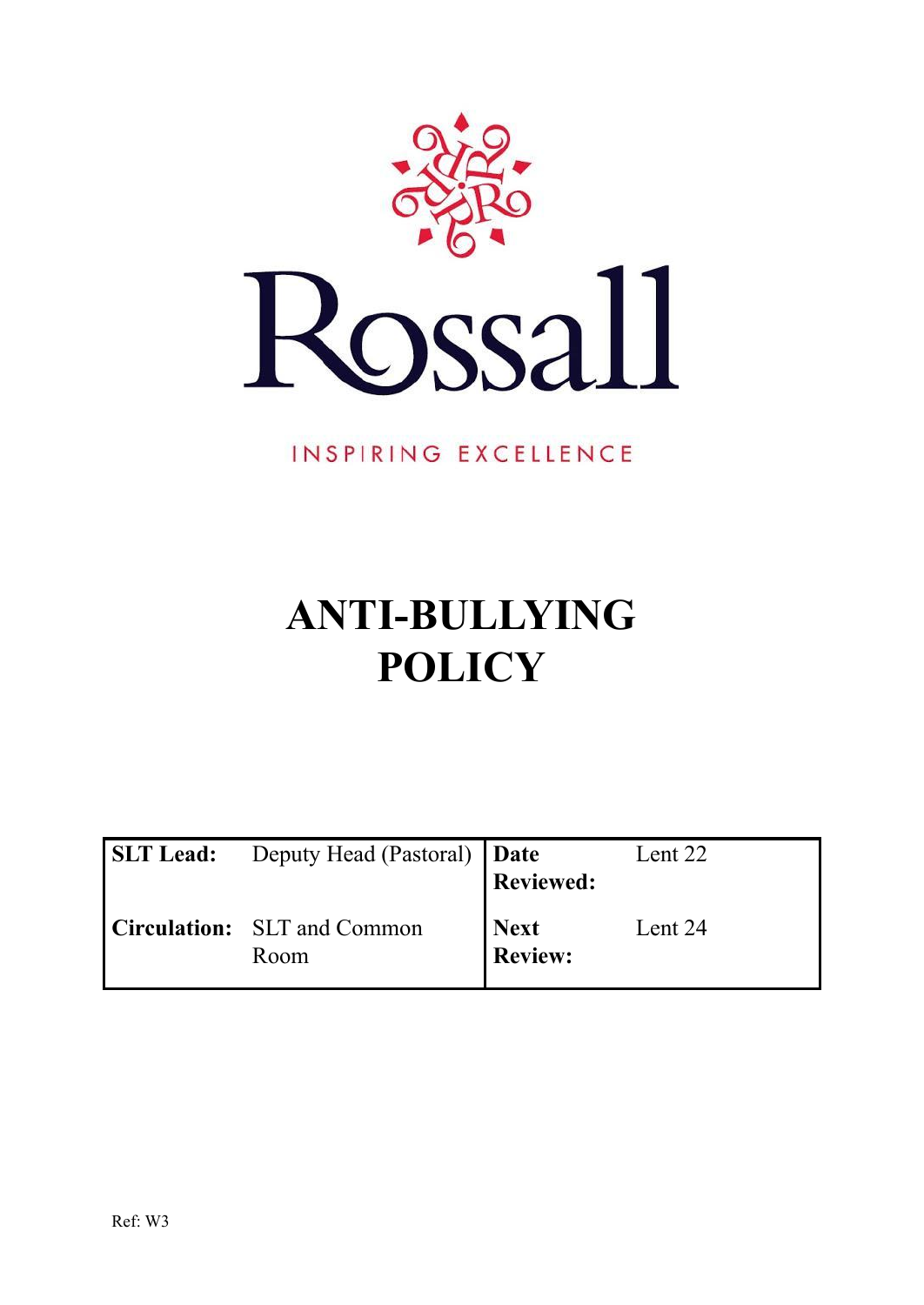# **ROSSALL SCHOOL**

# **ANTI-BULLYING POLICY**

Rossall School believes that all pupils have the right to learn and develop in a supportive, caring and safe environment without fear of being bullied. This policy has been informed by the use of the DofE document, Preventing and Tackling Bullying: Advice for Head Teachers, Staff and Governing Bodies (July 2017).The policy is given to staff and all pupils with positions of responsibility relating to co-ordinating other pupils and is part of the training given to new staff. All pupils are made aware of its basic principles. It is available to parents on the school website or as a hard copy from Reception.

#### Terms

In this document the terms 'bully' and 'victim' are used. 'Bully' is used of someone who has manifested bullying behaviour; 'victim' is used of someone who has received bullying behaviour. The terms are used for ease of reference. There is no suggestion that these are discrete categories of people or that their involvement in bullying behaviour is necessarily either pervasive or persistent.

### Aims and the seriousness of bullying

To produce an environment where it is understood that bullying causes psychological damage, impacting on pupil's confidence, self-worth and even leading to suicide in some cases. Research suggests that to regard bullying as a straightforward discipline problem is no longer acceptable. Pre-emptive discipline could make the problem worse. It could reinforce the bully's perception of their esteem among his/her peer group, and exacerbate his/her and their antagonism towards the victim. It is important that a bully is helped to see the hurt he/she inflicts on his/her victims and made to understand that his/her behaviour cannot be tolerated. In the long term if a bully is able to get away with his/her bullying he/she is likely to continue to bully in later life.

It is important that all understand that anyone can be bullied but that no one deserves to be bullied. Whatever the reason, a victim must be helped and protected. The victim will be assisted to develop the personal resources they need in order to overcome the difficulties they are facing. Rossall aims to treat each case individually and take into account any special circumstances when making decisions. Ultimately Rossall knows that pupils will learn best in a safe and supportive environment that is free from disruption and in which education is the primary focus.

### Definition of Bullying

Bullying is action designed to intentionally hurt another person or group physically or emotionally. It is often motivated by prejudice against people, for example on grounds of race, religion, culture, sex, gender, homophobia, special educational needs and disability, or because a child is adopted or is a carer. It may be because of some other perceived difference. It may occur directly or through cyber-technology (special websites, mobile phones, text messages, photographs and email). Bullying usually involves an imbalance of power between the perpetrator and the victim.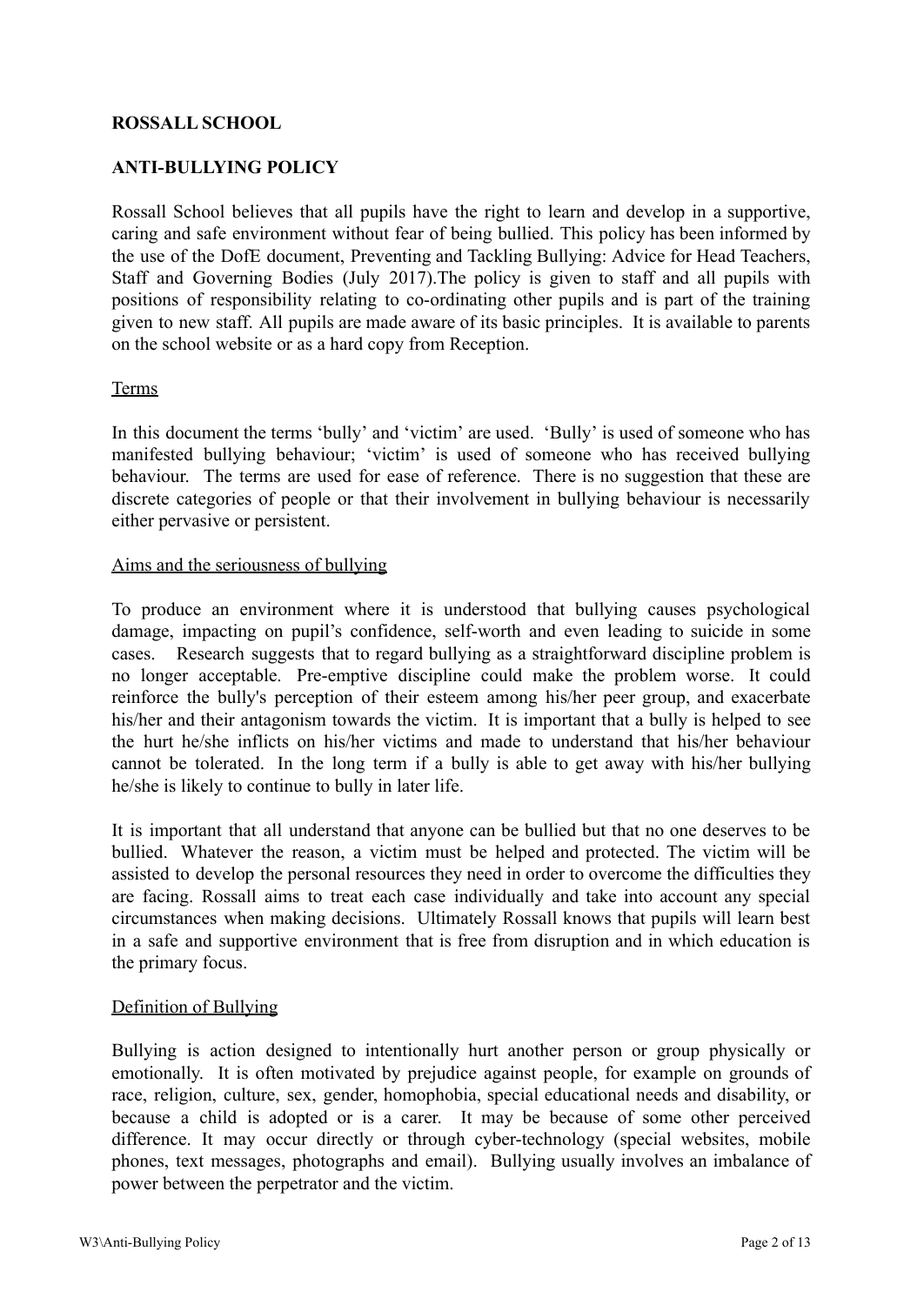# The Equality Act 2010

Rossall School complies with the Equality Act 2010. As part of our Equality Duty we have due regard to the need to:

- Eliminate unlawful discrimination, harassment, victimisation and any other conduct prohibited by the Act;
- Advance equality of opportunity between people who share a protected characteristic and people who do not share it; and
- Foster good relations between people who share a protected characteristic and people who do not share it.

Rossall recognises the fact that it is unlawful for the responsible body of the school to discriminate against, harass or victimise a pupil or potential pupil in relation to admissions, the way it provides education for pupils, provision of pupil access to any benefit, facility or service, or by excluding a pupil or subjecting them to any other detriment.

# Rossall Code on Bullying for pupils

All reasonable steps should be taken to ensure that, so far as it is possible, every pupil feels safe and happy at School and feels supported and protected at all times. Rossall expects all members of the School community to uphold this code including pupils.

- Every pupil at Rossall has the right to enjoy their learning and leisure time free from intimidation.
- The Rossall pupil will not tolerate unkind actions or remarks, even when these were intended not to hurt.
- To stand by when someone else is bullied, is to support bullying.
- If you are being bullied, or you know of someone who is being bullied, you should report this to a member of staff or a responsible senior pupil.
- Bullying will always be taken seriously by staff and pupils must play their part in creating an intimidation free environment at Rossall.

### Types of bullying

Bullying can include a number of different behaviours:

- Emotional being actively unfriendly, excluding, tormenting
- Physical pushing, kicking, hitting, punching or any violence
- Racist racial taunts, graffiti, gestures
- Religious being singled out because of your religious beliefs
- Cultural bullying based on prejudice and difference
- Sexual unwanted physical contact or sexually orientated comments
- Homophobic because of, or focusing on the issue of sexuality
- Disability targeting pupils with physical or learning difficulties
- Verbal name-calling, sarcasm, spreading rumours, teasing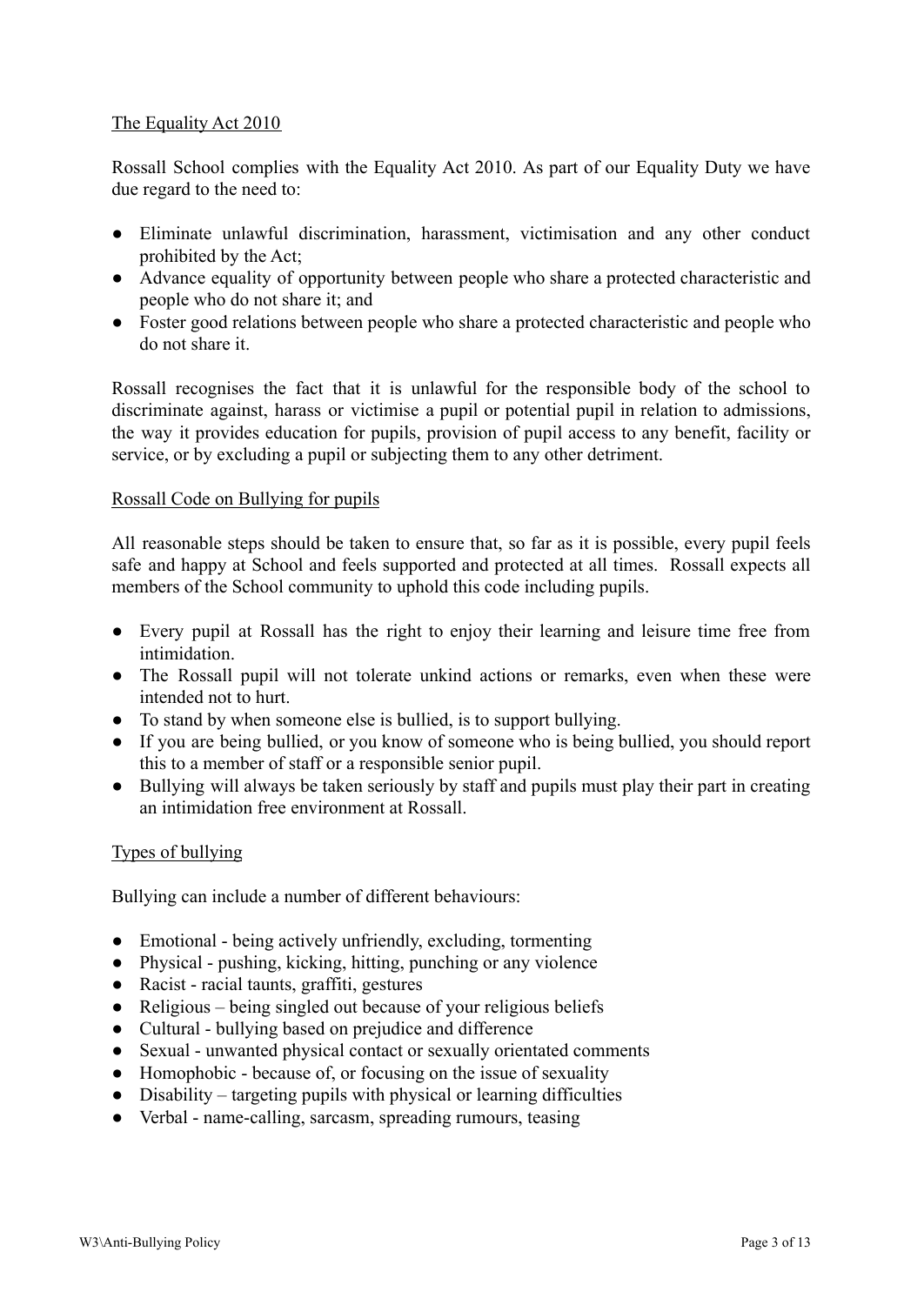- Cyber Internet misuse through offensive website postings, e-mail and instant messaging. Misuse of mobile phones through text messaging, camera and video facilities, etc (Under the Malicious Communication Act 1988, it is an offence for a person to send an electronic communication to another person with the intent to cause distress or anxiety or to send an electronic communication which conveys a message which is indecent or grossly offensive, a threat, or information which is false and known or believed to be false by the sender.
- Property damage to or hiding or another's property
- Indirect spreading rumours, excluding someone from social groups

# Procedures to follow in the event of bullying

- Pupils and Parents should report incidents of bullying to any member of staff (or a responsible senior pupil in the case of pupils). This includes reporting cyber-bullying which occurs outside school.
- If a member of staff was not a Houseparent, then the circumstances of the bullying should be reported to the pupils' Houseparent.
- The Houseparent will normally investigate the circumstances, interviewing the bully and victim.
- In most serious cases the Deputy Head will be involved in dealing with the reported incident/incidents. If not involved the Deputy Head should still have the matter referred to him so that it can be recorded in the Serious Incident Book and a record placed on 3Sys.
- The Head will be informed of any cases of bullying.
- Under the Children Act 1989 a bullying incident should be addressed as a child protection concern when there is 'reasonable cause to suspect that a child is suffering, or is likely to suffer, significant harm'. If safeguarding issues are identified the matter will be referred to DSP. Advice will then be taken in relation to the pupil experiencing bullying or to tackle any underlying issue which has contributed to a child engaging in bullying.
- The school will deal promptly with any concerns over bullying and will involve parents where appropriate. In responding to concerns over bullying, our first response will always be to gather the relevant information in a calm and objective manner before deciding from an informed position the best intervention(s) to secure the desired outcome.
- Records of bullying will be maintained in the Serious Incident Book to ensure any repeated or patterns of behaviour may be identified.
- Where bullying has been identified and intervened against, we will continue to monitor the situation for a suitable time period.
- Appropriate support will be given to the victim and counselling will be available to both bully and victim if appropriate. This may be counselling by a member of Staff and/or a Peer Mentor or visits to the School Counsellor or counselling beyond School.
- Serious cases of bullying may result in suspension or exclusion. Persistent bullying will result in exclusion.
- Our pupils are encouraged to tell a member of staff at once if they know that bullying is taking place.
- In very serious cases, and only after the Head has been involved, it may be necessary to make a report to the Police or to the Social Services. Although bullying is not a specific criminal offence, there are criminal laws which apply to harassment and threatening behaviour as outlined in the DfE advice, Preventing and tackling bullying, July 2017.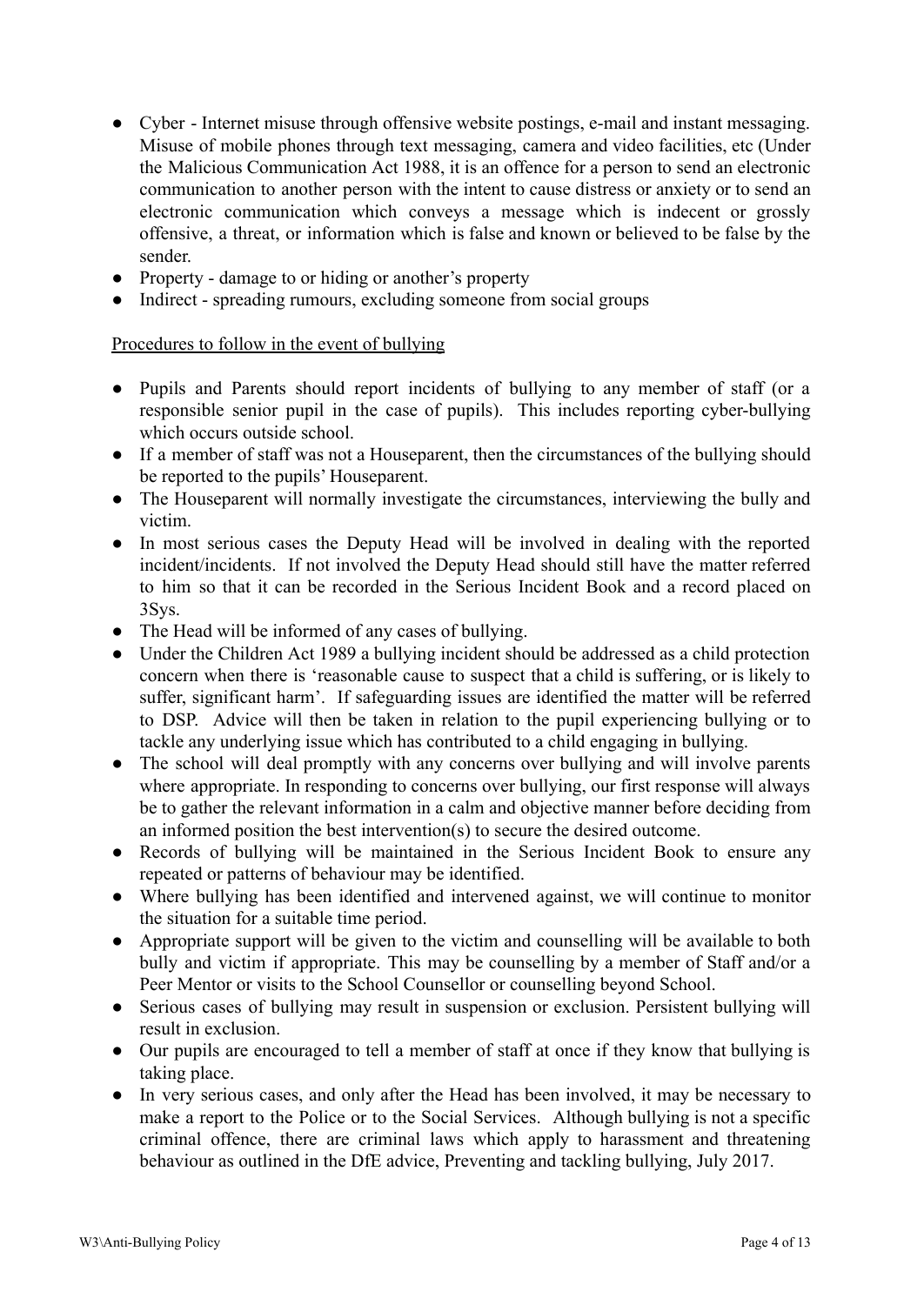# **Sanctions**

Applying sanctions in the case of bullying has to be dealt with sensitively. In cases of severe or persistent bullying temporary exclusion or exclusion will occur. Depending on the nature and extent of the bullying other sanctions may be applied including Friday and Saturday detentions. In some cases monitoring and counselling of pupils will take place without other sanctions applied.

# Staff awareness and training

- Staff need to be alert to children who are vulnerable to and at risk of bullying. Pupils might be identified to Staff because of their individual circumstances or be part of a group as identified in the Definition of Bullying. Staff must also be attuned to imbalance of power in pupils' relationships which may manifest itself in terms of intimidation, social isolation or subtle slights.
- The school will ensure that all staff are aware of this policy and its contents and are trained to identify and respond to incidents of bullying. At regular intervals, staff receive training through INSET.
- It is the responsibility of the Deputy Head to monitor the incidence and occurrence of bullying within the Senior School and to keep the Head informed as appropriate.
- As either part of an investigation into alleged incidents of bullying behaviour, Rossall reserves the right to search belongings and confiscate items and materials perceived to be offensive.
- Rossall also reserves the right to confiscate/ban individual pupils from using or carrying mobile phones and other media devices in School either as part of an investigation of an alleged bullying incident or as a response to an incident.
- Mediation is an important part of our anti-bullying policy.

### Limiting the opportunity for bullying

- The School is patrolled during break and lunch periods.
- At least one member of the house staff should be regularly present in each of the houses during these periods.
- It is the School's intention to minimise areas of the site that might facilitate bullying behaviour. Open areas where there is high public visibility are an effective deterrent. All areas of the Senior School site and the location of reported incidents are checked and monitored regularly.
- In boarding houses, there are strong teams of tutors supporting the Houseparents, who act *in loco parentis.* The informal house environment is important in reinforcing a pupil's standards and values, providing the opportunity for friendly, informal discussion of matters of concern to the individual pupil outside the formal classroom.
- We encourage close contact between the Houseparents and parents/guardians, and would always make contact if we were worried about a pupil's well-being.
- Our Medical Centre and all of our boarding houses display advice on where pupils can seek help, including details of confidential help lines and web sites connecting to external specialists, such as Childline, NSPCC, Get Connected, Samaritans.
- All pupils have access to a telephone helpline, enabling them to call for support in private.
- We provide leadership training to our Monitors which specifically covers the importance of offering support and assistance to younger and to vulnerable pupils.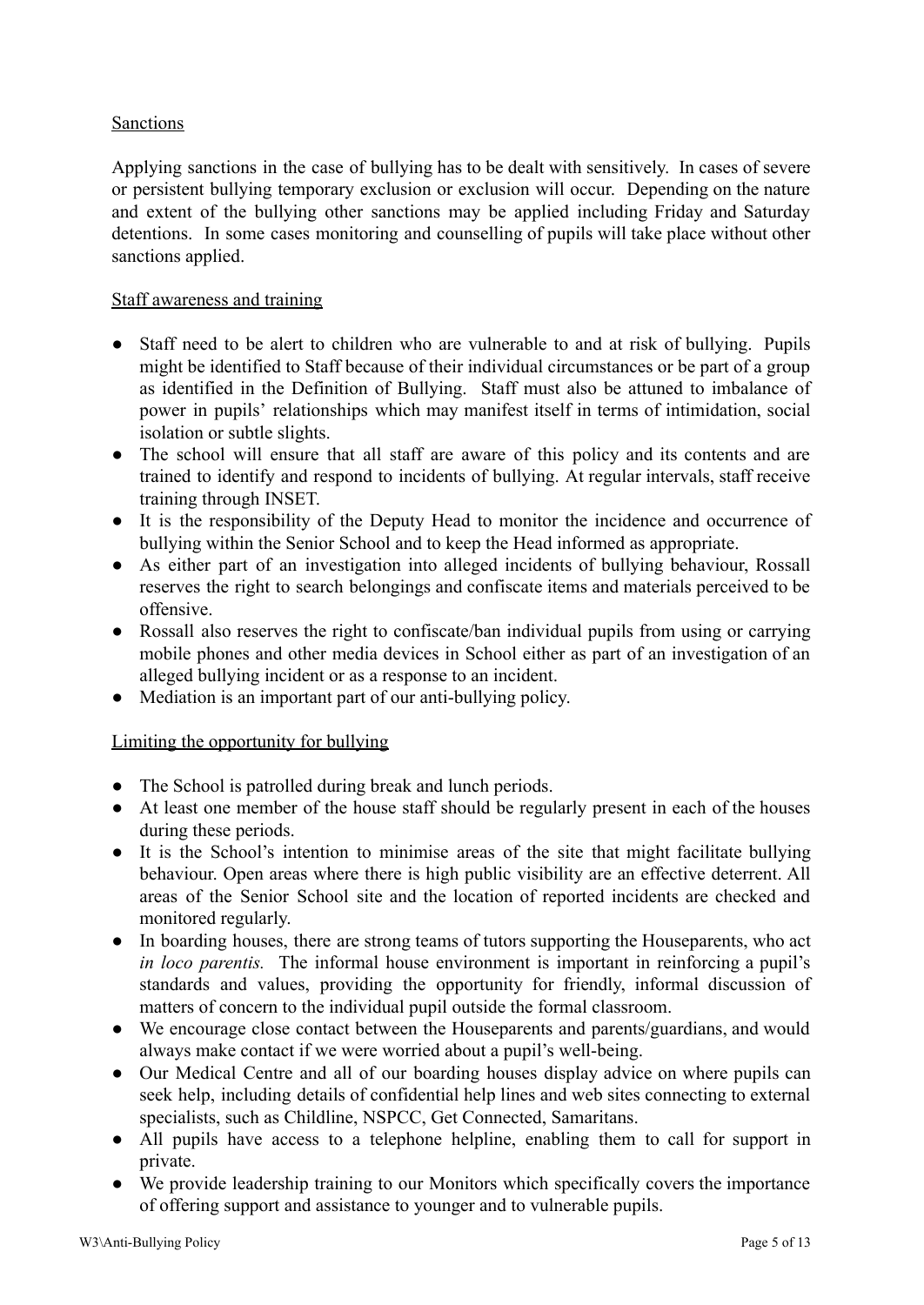- We have banned initiation ceremonies designed to cause pain anxiety or humiliation.
- We reserve the right to investigate incidents that take place outside school hours, on school visits and trips and that occur in the vicinity of the school, involving our pupils
- We welcome feedback from parents and guardians on the effectiveness of our preventative measures.
- All staff should be sensitive to changes in behaviour, moods, and be aware of absenteeism.
- It is the responsibility of all staff to refer any pupil over whom problems may be sensed to the appropriate Houseparent, Tutor, Head of Year, Designated Senior Person or to the Deputy Head.

### Prevention through education

Rossall seeks to educate pupils about how to interact effectively and positively. We aim to produce a safe and secure environment where all pupils can learn without anxiety and where we minimise opportunities for bullying.

Pupils are encouraged to co-operate with each other, form positive relationships and question behaviour which discriminates against others. They should also learn to listen to others at the same time as demonstrating an appropriate degree of assertiveness.

To combat the culture of silence, a culture of being prepared to tell is encouraged. Tutor time is used to encourage amongst other things that any pupil being bullied should speak to his parent, Tutor, Year Head, Houseparent, the Chaplaincy or any other trusted adult about it. Serious consideration will be given to the topic within the framework of peer group pressure in PSHE. Training of school monitors will also address bullying and encourage the culture of being prepared to tell. Assemblies will, from time to time, focus upon it.

A number of other subjects offer openings to examine questions of oppressive behaviour and equality. For example, through literature pupils may explore the emotional impact of isolation or abuse. History can help pupils to understand intimidation and persecution.

All Houses have information displayed about Rossall's Anti-bullying Policy and advice on what to do if someone feels they are being bullied (See Appendix 1 and 2).

### Bullying beyond Rossall School

Schools are not directly responsible for bullying off their premises and this can be a difficult area to manage. However, pupils are encouraged not to suffer in silence. The bullying may be by pupils at the School, pupils at other schools, or people not at school at all. Where a pupil reports bullying off the school premises, there are a number of responses that may be appropriate:

- Disciplining pupils 'to such an extent as is reasonable'
- Contact with the local police
- Contact with the relevant transport provider about bullying on buses and trams
- Contact with Heads of other schools
- Alternative routes to School
- Talk to pupils about how to avoid or handle bullying outside the school premises
- Contact parents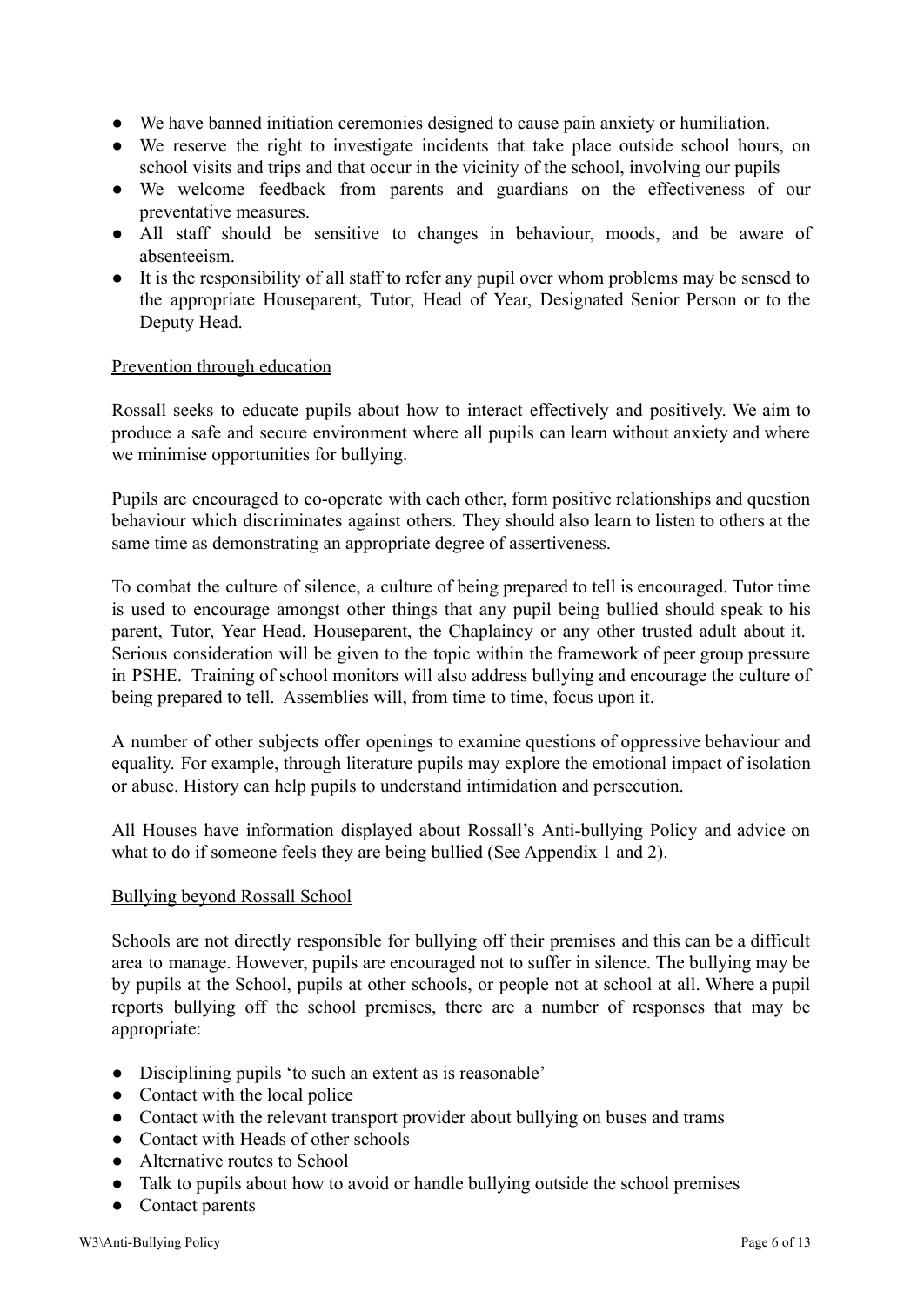# **Cyberbullying**

"Cyberbullying involves the use of information and communication technologies to support deliberate, repeated, and hostile behaviour by an individual or group that is intended to harm others." Bill Belsey, <http://www.cyberbullying.org/>

Cyberbullying can involve Social Networking Sites, emails and mobile phones, used for SMS messages and as cameras.

Rossall School:

- Expects all pupils to adhere to its charter for the safe use of the internet. Certain sites are blocked by our filtering system and our IT Department monitors pupils' use.
- May impose sanctions for the misuse, or attempted misuse of the internet.
- Adheres to the BECTA guidelines regarding E-teaching and the internet.
- Offers guidance on the safe use of social networking sites and cyberbullying in PSHE lessons, which covers blocking and removing contacts from "buddy lists.
- Offers guidance on keeping names, addresses, passwords, mobile phone numbers and other personal details safe.
- Does not permit mobile phones in classrooms, public areas of the school, or where they may cause annoyance to others.
- Does not allow the use of cameras on mobile phones in sensitive areas of the school site, eg washing and changing areas. Pupils are not allowed to take images of each other without permission. Pupils are informed that the law does not allow the storing of 'indecent' images or the dissemination of them to others, ie 'sexting'.

#### The role of parents

Rossall acknowledges the role played by parents in ensuring that instances of bullying are reduced. It is clearly helpful where parents are able to support the values and measures represented within this policy and to discuss relationships, incidents and concerns in the same light.

- Parents, who are concerned that their children may be being bullied, or may be a perpetrator of bullying, should contact their Tutor, Year Head or Houseparent immediately. We advise against contacting other parents to sort out matters.
- If parents are not satisfied with the response they should contact the Deputy Head or the Head.
- A parent who is dissatisfied with the way the school has dealt with a bullying incident can follow the Complaints Procedure.

#### Recording instances of Bullying

All instances of bullying are recorded in the Serious Incident File kept by the Deputy Head.

### Related Policies

- Behaviour Policy (including Discipline and Exclusions)
- Special Education Needs (SEN) and Learning Difficulties Policy
- Disability Policy
- Equality and Diversity Policy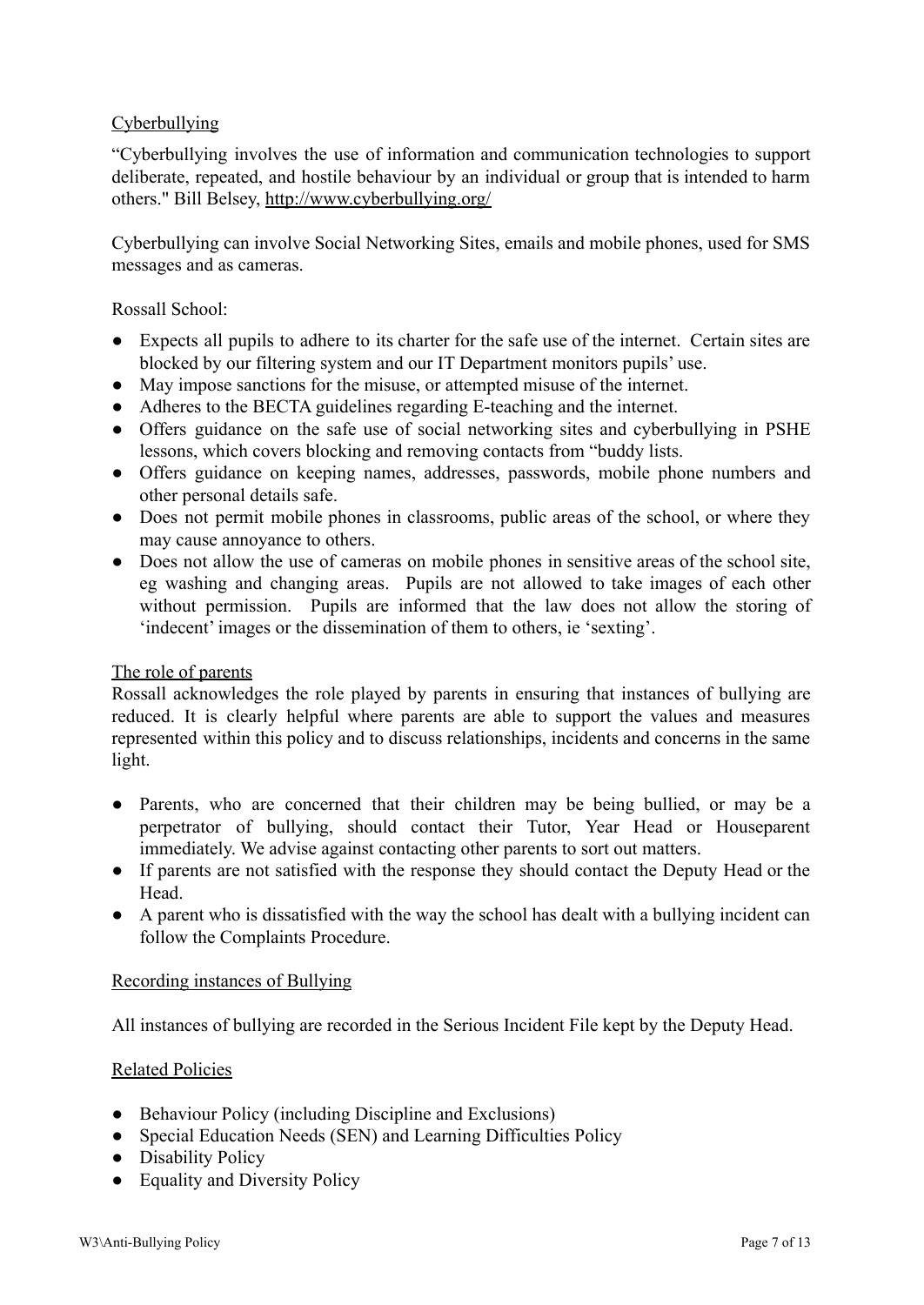- E-Safety
- Social Media Policy for Pupils
- Pupils use of ICT, Mobile Phones and Electronic Devices
- Child protection and safeguarding policies

## **Further Sources of Information**

#### **DfE resources:**

# **Legislative links:**

DfE Behaviour and Discipline in Schools Guidance

Schools' duty to promote good behaviour (Education and Inspections Act 2006 Section 89) Power to tackle poor behaviour outside school (Education and Inspections Act 2006 Section 89(5))

The Equality Act 2010

# **Specialist Organisations:**

The Anti-Bullying Alliance (ABA): Founded in 2002 by NSPCC and National Children's Bureau, the Anti-Bullying Alliance (ABA) brings together over 100 organisations into one network to develop and share good practice across the whole range of bullying issues. Beatbullying: A bullying prevention charity with an emphasis on working directly with children and young people. In addition to lesson plans and resources for parents, Beatbullying have developed the Cybermentors peer support programme for young people affected by cyberbullying.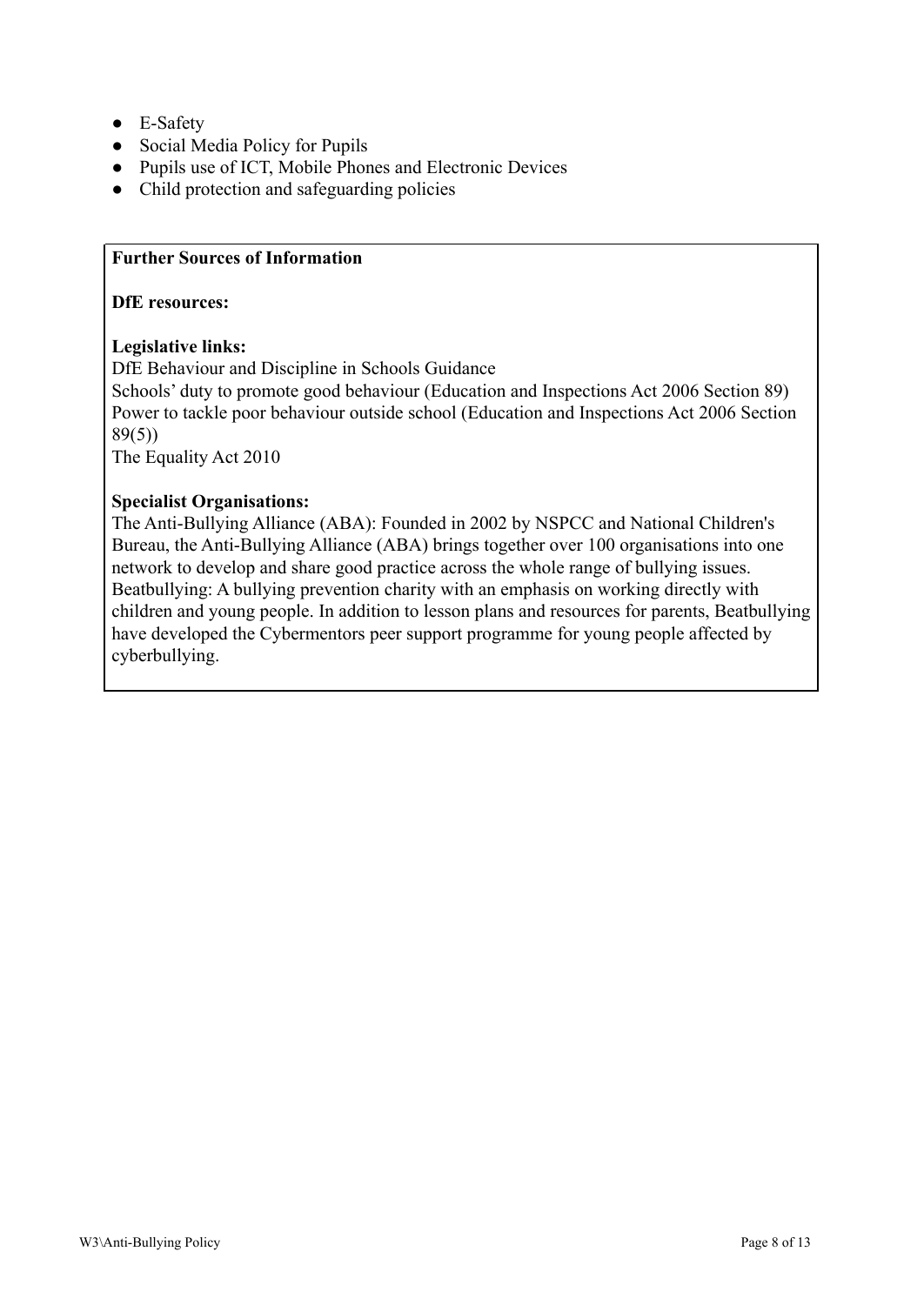## **ANTI-BULLYING AT ROSSALL SCHOOL**

We seek to prevent bullying by promoting a school ethos in which bullying is regarded as unacceptable. Research suggests that one of the most effective deterrents of bullying is peer attitudes and responses. Pupils are encouraged to remove themselves from situations and to report incidents in which they are concerned that bullying behaviour is occurring.

# **Types of Bullying**

Bullying can include a number of different behaviours:

- Emotional being actively unfriendly, excluding, tormenting
- Physical pushing, kicking, hitting, punching or any violence
- Racist racial taunts, graffiti, gestures
- Religious being singled out because of your religious beliefs
- Cultural bullying based on prejudice and difference
- Sexual unwanted physical contact, sexually orientated comments or 'sexting'
- Homophobic focusing on the issue of sexuality
- Disability targeting pupils with physical or learning difficulties
- Verbal name-calling, sarcasm, spreading rumours, teasing
- Cyber Internet misuse through offensive website postings, e-mail and instant messaging. Misuse of mobile phones through text messaging, camera and video facilities, etc (Under the Malicious Communication Act 1988, it is an offence for a person to send an electronic communication to another person with the intent to cause distress or anxiety or to send an electronic communication which conveys a message which is indecent or grossly offensive, a threat, or information which is false and known or believed to be false by the sender.
- Property damage to or hiding another's property
- Indirect spreading rumours, excluding someone from social groups.

### **Prevention through Education**

Rossall seeks to educate pupils about how to interact effectively and positively. We aim to produce a safe and secure environment where all pupils can learn without anxiety and where we minimise opportunities for bullying. Pupils are encouraged to co-operate with each other, form positive relationships and question behaviour which discriminates against others. They should also learn to listen to others at the same time as demonstrating an appropriate degree of assertiveness.

To combat the culture of silence, a culture of being prepared to tell is encouraged. Tutor time is used to encourage amongst other things that any pupil being bullied should speak to his parent, Tutor, Year Head, Houseparent, Designated Senior Person, the Chaplaincy or any other trusted adult about it.

- The school will deal promptly with any concerns over bullying and will involve parents where appropriate.
- Serious cases are referred to the Head.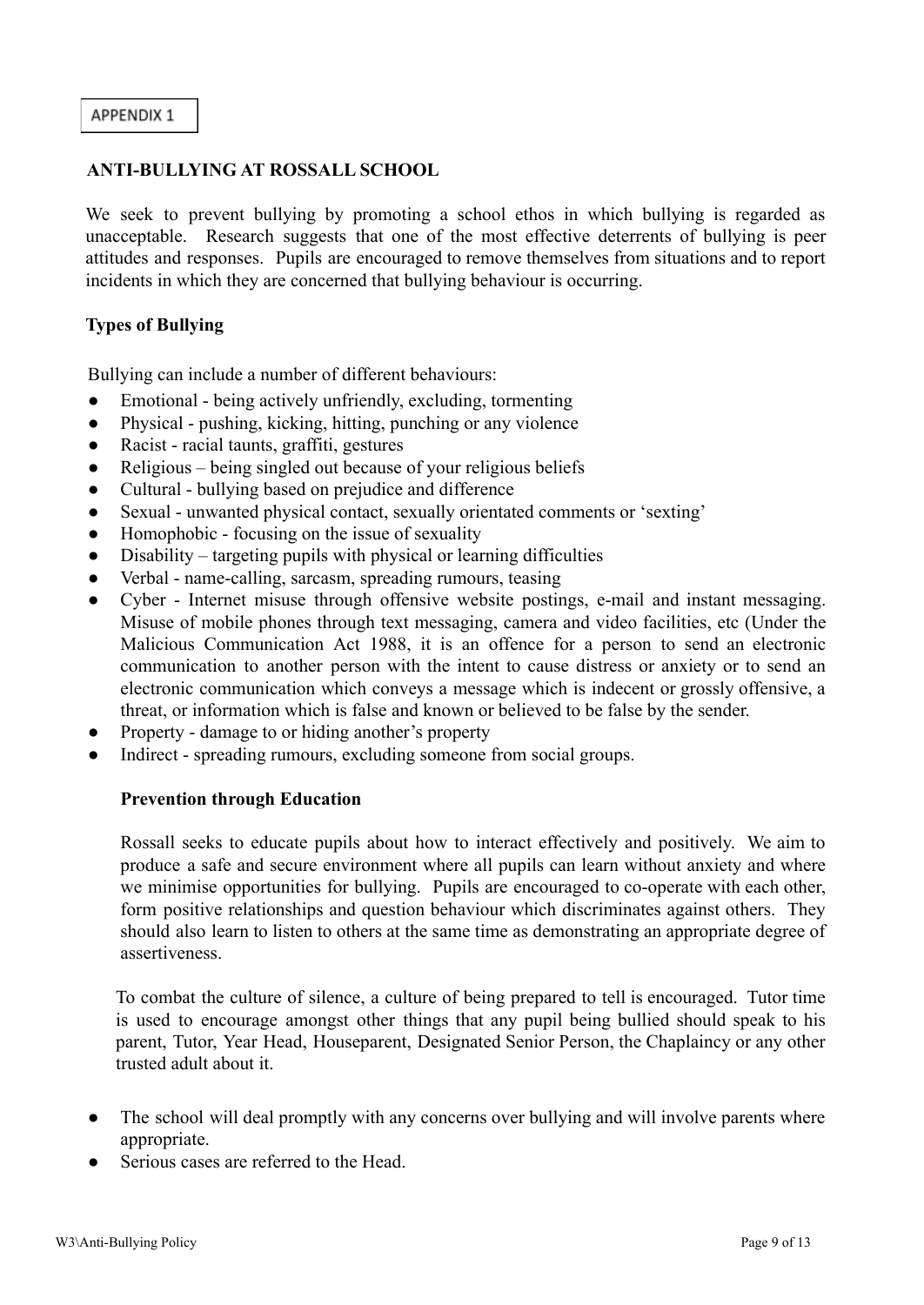- Records of bullying or suspected bullying will be maintained to ensure any repeated or patterns of behaviour may be identified.
- Where bullying has been identified and intervened against, we will continue to monitor the situation for a suitable time period.
- Appropriate support will be given to the victim and counselling will be available to both bully and victim if appropriate.
- Serious cases of bullying may result in suspension or exclusion.
- Persistent bullying will result in exclusion.
- Our pupils are encouraged to tell a member of staff at once if they know that bullying is taking place.

# **The Seriousness of Bullying**

It is important to state that anyone can be bullied but no one deserves to be bullied. Whatever the reason, a victim must be helped and protected. The victim needs to be assisted to develop the personal resources they need in order to overcome the difficulties they are facing.

The full Anti-Bullying Policy can be found on the School's website.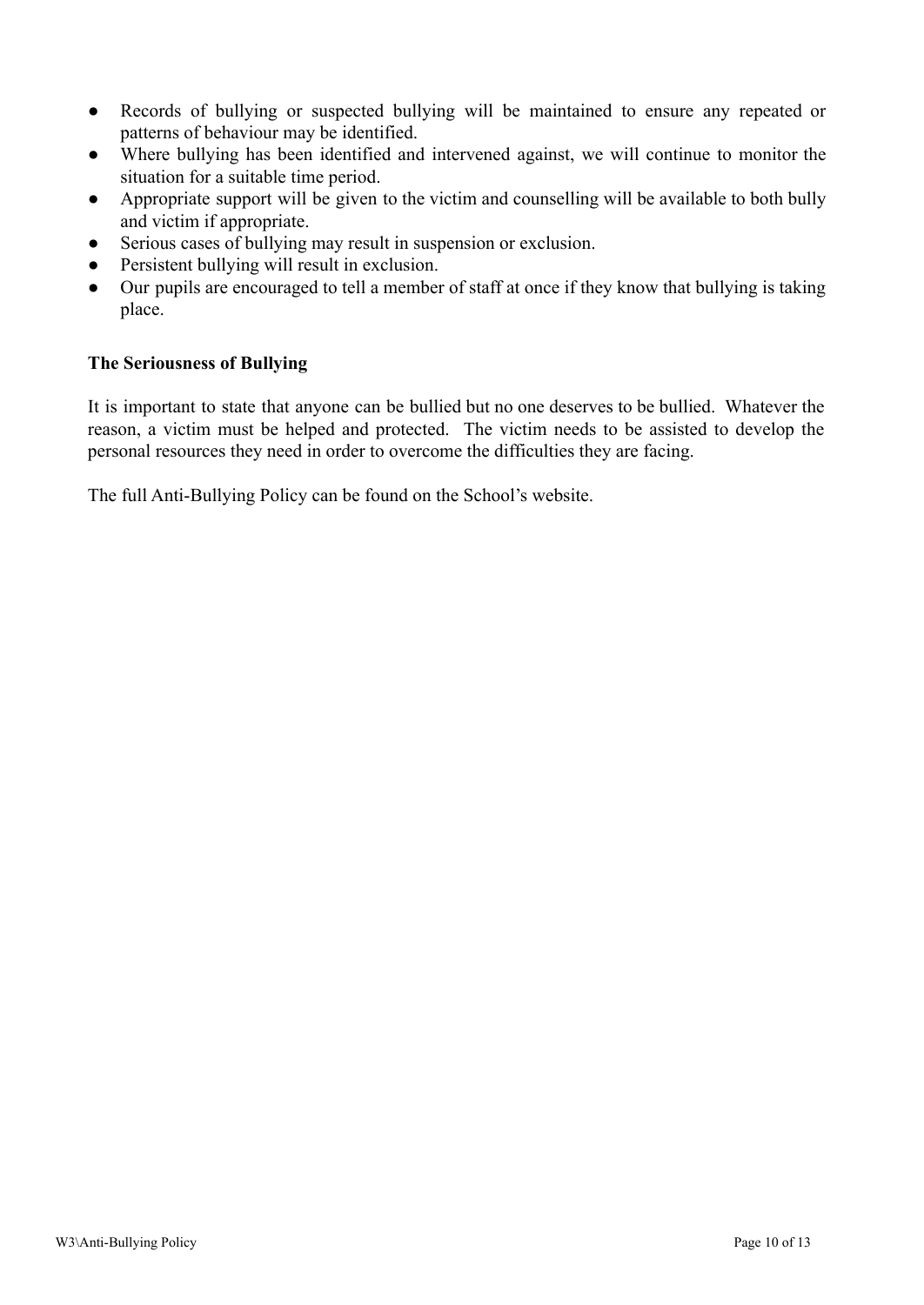# **WHAT TO DO IF YOU ARE BEING BULLIED?**

If you are being bullied, there are a range of strategies you can adopt to deal with the situation:

- Always remember that no one deserves to be bullied bullying is always the bully's fault. Bullies seek out and need victims and just happened to pick you.
- Tell a friend what is happening. Ask him/her to help you. It will be harder for the bully to pick on you if you have a friend with you for support.
- Ignore the bully or say 'No' really firmly, then turn and walk away. Don't worry if people think you're running away. Remember, it is very hard for the bully to go on bullying someone who won't stand still to listen.
- Don't show that you are upset or angry. Bullies love to get a reaction. Keep calm and hide your emotions; the bully might get bored and leave you alone.
- Make up funny or clever replies in advance. Replies don't have to be brilliant, but it helps to have an answer ready. Practice saying them at home.
- Don't fight back if you can help it. If you fight back, you could make the situation worse, get hurt or be blamed for starting the trouble.
- Stick with a group, even if they are not your friends. Bullies tend to pick on people when they are on their own.
- Practice 'walking tall'  $-$  look in the mirror. If you look positive and confident, the bully will find it harder to identify you as a target – even if you don't feel that way inside.
- Keep a diary about what is happening. Write down details of incidents and your feelings. When you decide to tell someone, a written record of the bullying makes it easier to prove what has been going on.
- Tell your parents or other adults such as your tutor or HoP you need their help. Don't suffer in silence and let the bullies win.
- Don't answer texts, emails or messages which are abusive. Log them and report them to your parents or your tutor or HoP. Don't delete them. You don't have to read them but you should keep them as evidence. Do not give out personal details on the internet or by text. If you use chat-rooms, always stay in the public areas.
- Don't answer texts, emails or messages from someone you don't know.
- Speak to Monitors, both House and School.
- Speak to the Chaplaincy.

### **If you have been bullied:**

- If you have persistently been bullied, you might start to believe what the bully says you are ugly and awful and that no one will ever like you. This is not true: this is 'victim-think'. To help you feel better about yourself:
- Try doing some mental exercises to build up your self-confidence, for example, focusing on your breathing to calm the mind.
- Make a list of all the good things you can think of about yourself. We all have talents. The next time you feel down, think about the good things on your list.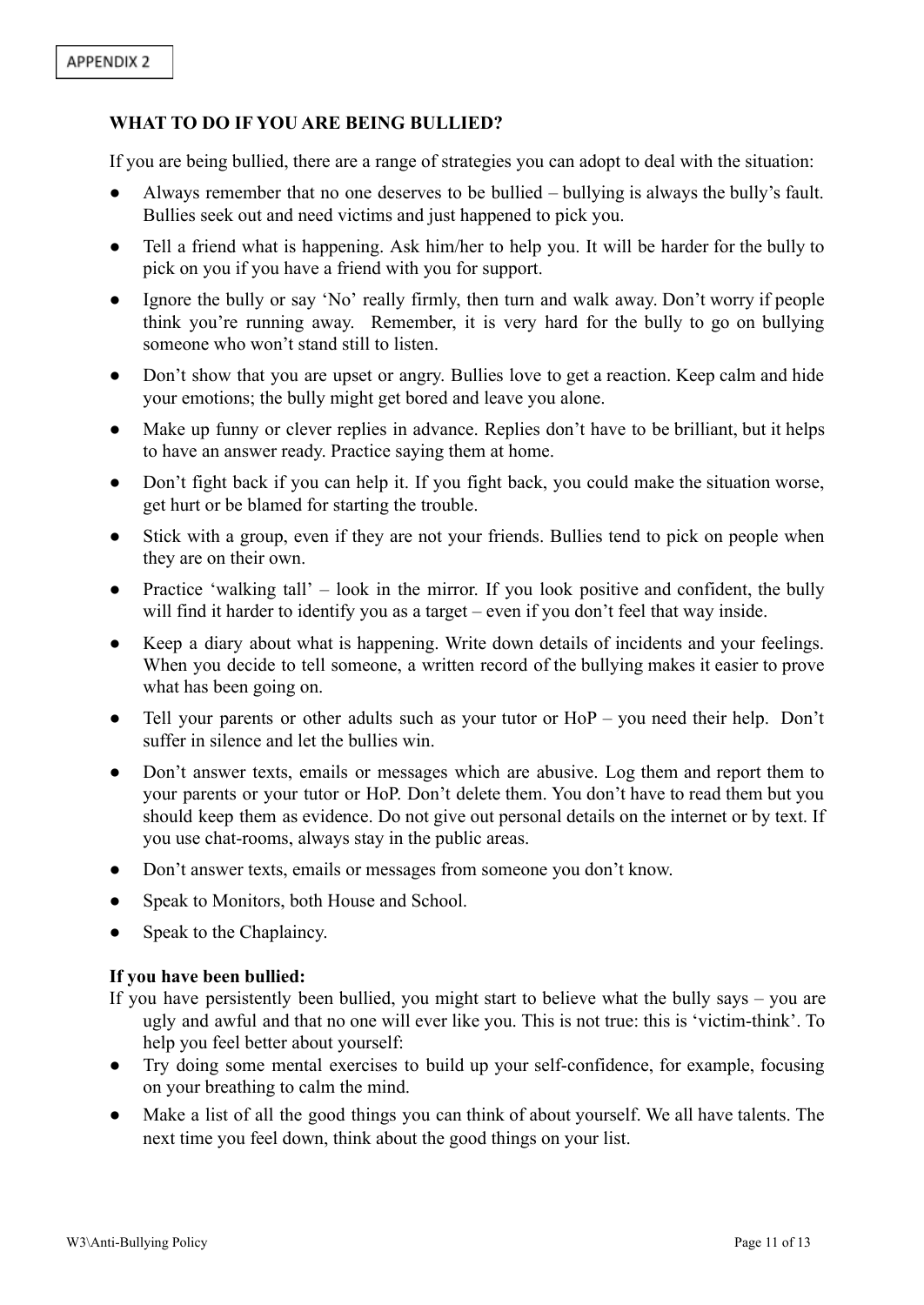- Learn to talk to yourself in a positive way: say, "I may not look like a film star, but I'm good at maths and have a brilliant sense of humour!"
- If you have a particular interest, develop your skills, whatever they are.
- Change your mobile phone number. Your service provider can do this.
- Introspection is important reflect on how you might move forward.

### **Helpful approaches:**

#### **Saying No**

- When you say NO, say it firmly.
- Listen to your body and to your feelings: What do you really want to say?
- Try not to get caught up in arguments.
- If you don't want to do something, don't give in to pressure. Be firm. Remember, we have the right to say NO!
- When you say No to someone, you are only refusing the request. You are not rejecting the person.

### **'Broken record'**

- Stay calm and focussed.
- Repeat over and over the same phrase (such as 'No' or 'I'm not interested')
- Make your phrase short and precise ('It's my pencil' or 'Go away').

### **Fogging**

- Imagine that you are inside a huge, white fog-bank: the insults are swallowed up by the fog long before they reach you. Nothing touches you.
- Reply to taunts with something short and bland e.g. "That's what you think", or "Maybe". Then walk away.
- Practise by thinking of the worst things the bully says to you and pretend that you are inside your fog bank – nothing reaches you.

### **Phone calls**

- If you get an abusive or silent phone call, don't hang up immediately. Instead, put the phone down and walk away for a few minutes. Then hang up or turn your phone off. Once the bully realises they can't get you rattled, they usually get bored and stop bothering you. Always tell someone else.
- Use your voicemail to vet your calls.
- Remember that almost all calls can be traced.
- Get help from your network provider.

## **Emails**

- Never reply to unpleasant emails. The sender wants a response  $-$  don't give them that satisfaction.
- Keep emails as evidence and tell an adult.